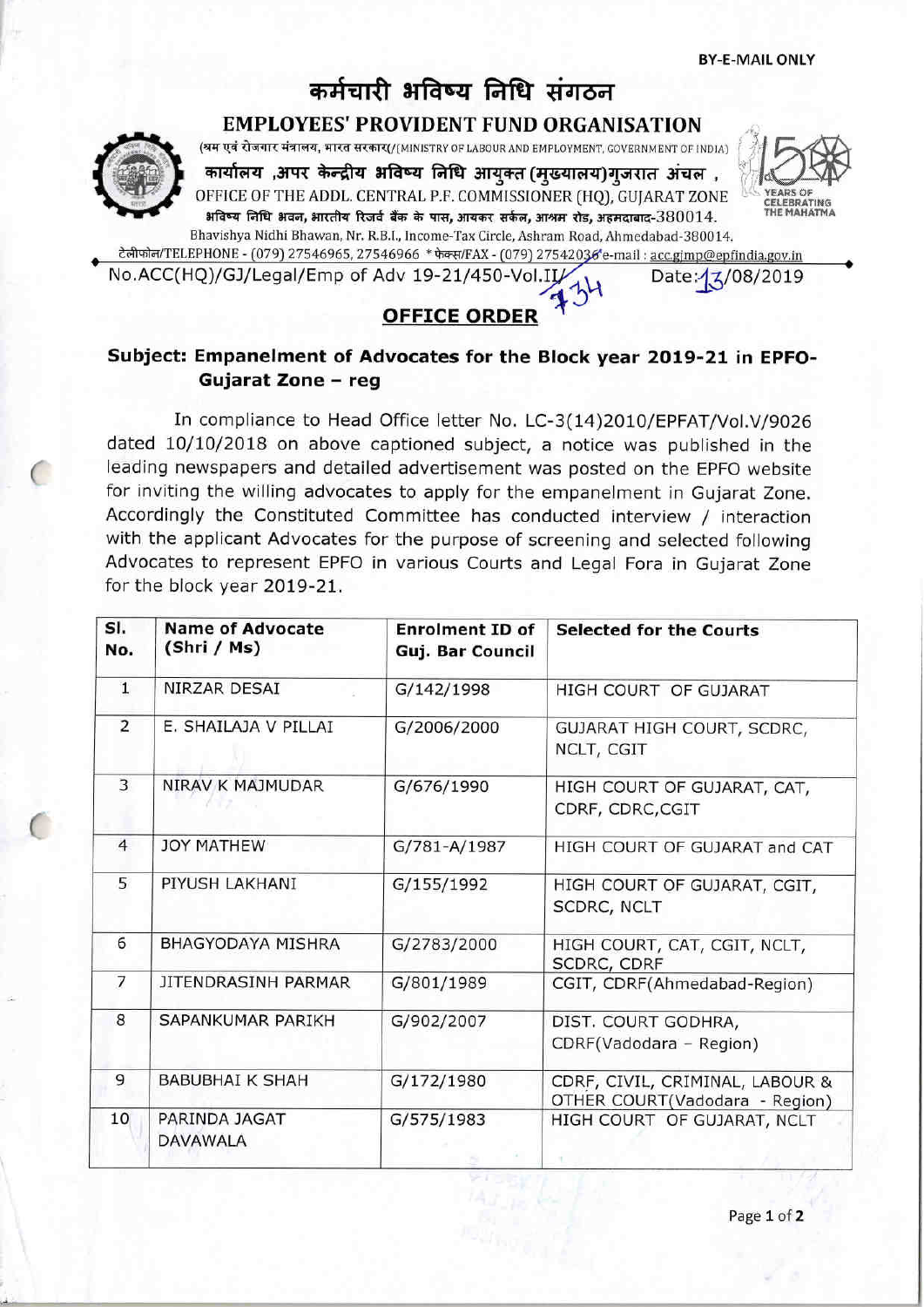| <b>BY-E-MAIL ONLY</b> |                                           |                                            |                                                                           |
|-----------------------|-------------------------------------------|--------------------------------------------|---------------------------------------------------------------------------|
| SI.<br>No.            | <b>Name of Advocate</b><br>(Shri / Ms)    | <b>Enrolment ID of</b><br>Guj. Bar Council | <b>Selected for the Courts</b>                                            |
| 11                    | PATHIK MAHENDRABHAI<br><b>ACHARYA</b>     | G/1725/2002                                | HIGH COURT, NCLT, CGIT                                                    |
| 12                    | ARVINDAKSHAN<br><b>VIJAYKUMAR NAIR</b>    | G/522/2007                                 | HIGH COURT, NCLT, CGIT, CDRF                                              |
| 13                    | CHAITANYA S. JOSHI                        | G/1201/2008                                | HIGH COURT, CDRF, CGIT, NCLT                                              |
| 14                    | TARUNA REVABHAI<br><b>MAKWANA</b>         | G/2326/2006                                | HIGH COURT OF GUJARAT, CGIT                                               |
| 15                    | NISHA PARIKH                              | G/1626/1999                                | CAT, CDRF (Ahmedabad-Region)                                              |
| 16                    | HARISH RATILAL RAVAL                      | G/312/1983                                 | CGIT                                                                      |
| 17                    | BHAVANA UMEDBHAI<br><b>RATHOD</b>         | G/2350/1999                                | CDRF(Ahmedabad-Region)                                                    |
| 18                    | <b>RAMESHKUMAR</b><br>KANAIYALAL THARWANI | G/1277/2004                                | LOWER COURTS IN BANASKANTHA<br>AND NORTH GUJARAT,<br>HIMMATNAGAR, MEHSANA |
| 19                    | NITIN I. VAKIL                            | G/1832/2002                                | LOWER COURTS, BHARUCH<br>ANKLESHWAR HANSOT, CDRF<br>(Bharuch-Region)      |
| 20                    | DHRUTI JAYESHBHAI<br><b>SHUKLA</b>        | G/1491/2008                                | CGIT, LOWER COURTS, CDRF<br>(Vadodara Region)                             |
| 21                    | SANJAYDAN PRATAPDAN<br><b>GADHAVI</b>     | G/815/2005                                 | DIST. COURT - JAMNAGAR                                                    |
|                       |                                           |                                            |                                                                           |

[This issues with the approval of ACC- Gujarat]

ffirl'f

Regional P.F. Commi (S. Bandyopadhyay)

To, All the Selected Advocates Copy to:

- 1, Addl. Central P. F. Commissioner (Legal) Head Office, New Delhi ..... for kind information.
- 2. All RPFC/ OIC, Regional Office under Gujarat Zone
- 3. The Regional P. F. Commissioner- <sup>I</sup> EPFO, NDC, Dwarka, New Delhi

.....for perusal and necessary action. (contact details of Advocates is enclosed)

...... with a request to upload the same on EPFO - Website www.epfindia.gov.in.

(S. Bandyopadhyay) Regional P.F. Commissioner-I Page 2 of 2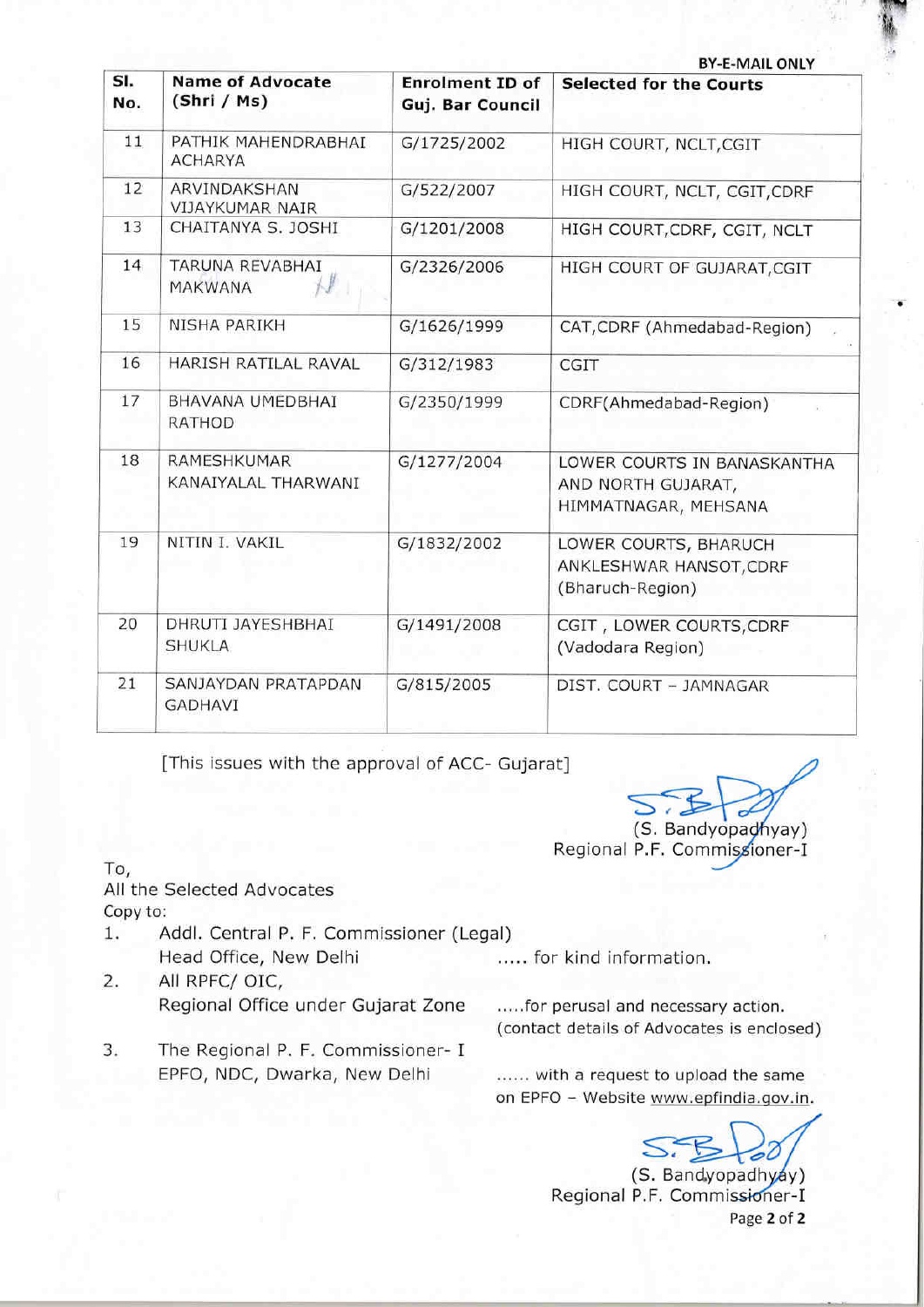|                |                                        |                                                                                       |                                            |                                                         |                   | CONTECT DETAILS OF SELECTED ADVOCATES EMPANELLED FOR BLOCK 2019-21 - GUJARAT ZONE                                                                                                                 |
|----------------|----------------------------------------|---------------------------------------------------------------------------------------|--------------------------------------------|---------------------------------------------------------|-------------------|---------------------------------------------------------------------------------------------------------------------------------------------------------------------------------------------------|
| SR.<br>NO.     | NAME OF THE ADVOCATE<br>MR/MS          | <b>SELECTED FOR</b><br><b>COURT</b>                                                   | CELL NO.                                   | E-mail ID                                               | ENROLLMENT<br>ID. | OFFICE ADDRESS                                                                                                                                                                                    |
| 1              | NIRZAR DESAI                           | <b>HIGH COURT</b><br>OF GUJARAT                                                       | 9825024354,<br>079-27495861                | adv.nirzarde G/142/1998<br>sai@yahoo.c<br>om            |                   | 304-306, VRUNDAVAN ENCLAVE, NR.SHELL<br>PETROL PUMP, A.E. COMPANY CROSS ROAD,<br>132 FT. RING ROAD, NARANPURA, AHMEDABAD-<br>380013 ; CHAMBER NO. 446, GUJ. HIGH COURT,<br>SOLA, A'BAD - 380 060. |
| $\overline{2}$ | E. SHAILAJA V PILLAI                   | <b>GUJARAT HIGH</b><br>COURT, SCDRC,<br>NCLT, CGIT                                    | 9227506002,<br>079-40329101                | esvpillai@g<br>mail.com                                 | G/2006/2000       | A.14, AVNI HILLS, OPP.JAY MAA COOP HOUSING<br>SOCIETY, SATELLITE, AHMEDABAD-380015;<br>CHAMBER NO. 405 LAWYER'S CHAMBERS, GUJ.<br>HIGH COURT, SOLA, A'BAD - 380 060                               |
| 3              | NIRAV K MAJMUDAR                       | <b>HIGH COURT</b><br>OF GUJARAT,<br>CAT, CDRF,<br>CDRC, CGIT                          | 9825066065;<br>9825086065;<br>079-26840455 | nkmajmudar<br>@yahoo.com;<br>nkmajmudarp<br>f@gmail.com | G/676/1990        | O-32, 36, New York Trade Centre, 3rd Floor, Nr.<br>Thaltej Char Rasta, Opp. Muktidham Derasar,<br>Opp. Udipi Restaurant, Ahmedabad - 380054                                                       |
| 4              | <b>JOY MATHEW</b>                      | <b>HIGH COURT</b><br>OF GUJARAT<br>and CAT                                            | 9979544208,<br>9426173338                  | advjoymathe<br>w@gmail.com                              | G/781-A/1987      | K-14, UNIQUE CITY HOMES, NR. PRASANG<br>PARTY PLOT, OPP. BHAGWAT VIDHYAPITH, S.G.<br>HIGHWAY, GOTA, AHMEDABAD-382481                                                                              |
| 5              | <b>PIYUSH LAKHANI</b>                  | <b>HIGH COURT</b><br>OF GUJARAT,<br>CGIT, SCDRC,<br>NCLT                              | 9925050100;<br>079-66111028                | pmlakhani@<br>yahoo.com                                 | G/155/1992        | A-905, SHAPATH HEXA BLDG., NR. GANESH<br>MEREDIAN, B/S SOLA BRIDGE, S.G.HIGHWAY<br>ROAD, SOLA, A'BAD 380060                                                                                       |
| 6              | <b>BHAGYODAYA MISHRA</b>               | HIGH COURT,<br>CAT, CGIT,<br>NCLT, SCDRC,<br>CDRF                                     | 9824442524;<br>079-270402180               | bhagyodayaa<br>dvocate@hot<br>mail.com                  | G/2783/2000       | C-402, SATEJ APARTMENT, OPP. CAMWAY FIVE<br>STAR HOTEL, THALTEJ, AHMEDABAD - 380059                                                                                                               |
| 7              | JITENDRASINH PARMAR                    | CGIT,<br>CDRF(Ahmedab<br>ad-Region)                                                   | 9825532359                                 | jitendrasinh<br>008@gmail.<br>com                       | G/801/1989        | C-115, ANMOL BUNGLOWS, NR. BANK OF<br>BARODA, OPP. KALASAGAR TOWER, RANIP,<br>AHMEDABAD-382470                                                                                                    |
| 8              | <b>SAPANKUMAR PARIKH</b>               | DIST. COURT<br>GODHRA,<br>CDRF(Vadodara<br>– Region)                                  | 9726271313                                 | ssparikh200 G/902/2007<br>1@yahoo.co<br>.in             |                   | 23/A, SHUKLA SOCIETY, NR. GAYATRI TEMPLE<br>GODHRA - 389001. DIST. PANCHMAHAL                                                                                                                     |
| 9              | <b>BABUBHAI K SHAH</b>                 | CDRF, CIVIL,<br>CRIMINAL,<br>LABOUR &<br><b>OTHER</b><br>COURT(Vadoda<br>ra - Region) | 9824080766,<br>0265-2435938                | birenshah131<br>1@gmail.com                             | G/172/1980        | "HARIKUN", BAJWADA MAIN ROAD, Nr. SAMDI<br>POLE, OPP. VERMA CHEMICALS, VADODARA-<br>390001                                                                                                        |
| 10             | PARINDA JAGAT<br>DAVAWALA              | <b>HIGH COURT</b><br>OF GUJARAT,<br>NCLT                                              | 9824033436,<br>079-26734641                | parinda.dav<br>awala@gmai<br>l.com                      | G/575/1983        | CHAMBER NO. 413, HIGH COURT OF GUJARAT,<br>SOLA ROAD, A'BAD                                                                                                                                       |
| 11             | PATHIK MAHENDRABHAI<br><b>ACHARYA</b>  | HIGH COURT,<br>NCLT, CGIT                                                             | 9327053417;<br>079-26639453                | pathik29@g<br>mail.com                                  | G/1725/2002       | 103/ SHYAM DARSHAN FLAT, SHREYAS SOCIETY,<br>BARREGE ROAD, VASNA, A'BAD - 380007                                                                                                                  |
| 12             | ARVINDAKSHAN<br><b>VIJAYKUMAR NAIR</b> | HIGH COURT,<br>NCLT,<br>CGIT, CDRF                                                    | 9909430090;<br>02717419456                 | aravind1905<br>@gmail.com                               | G/522/2007        | A-402, 4TH FLOOR, SOBO CENTER, NR. SUNCITY,<br>SOUTH BOPAL, A'BAD - 380058                                                                                                                        |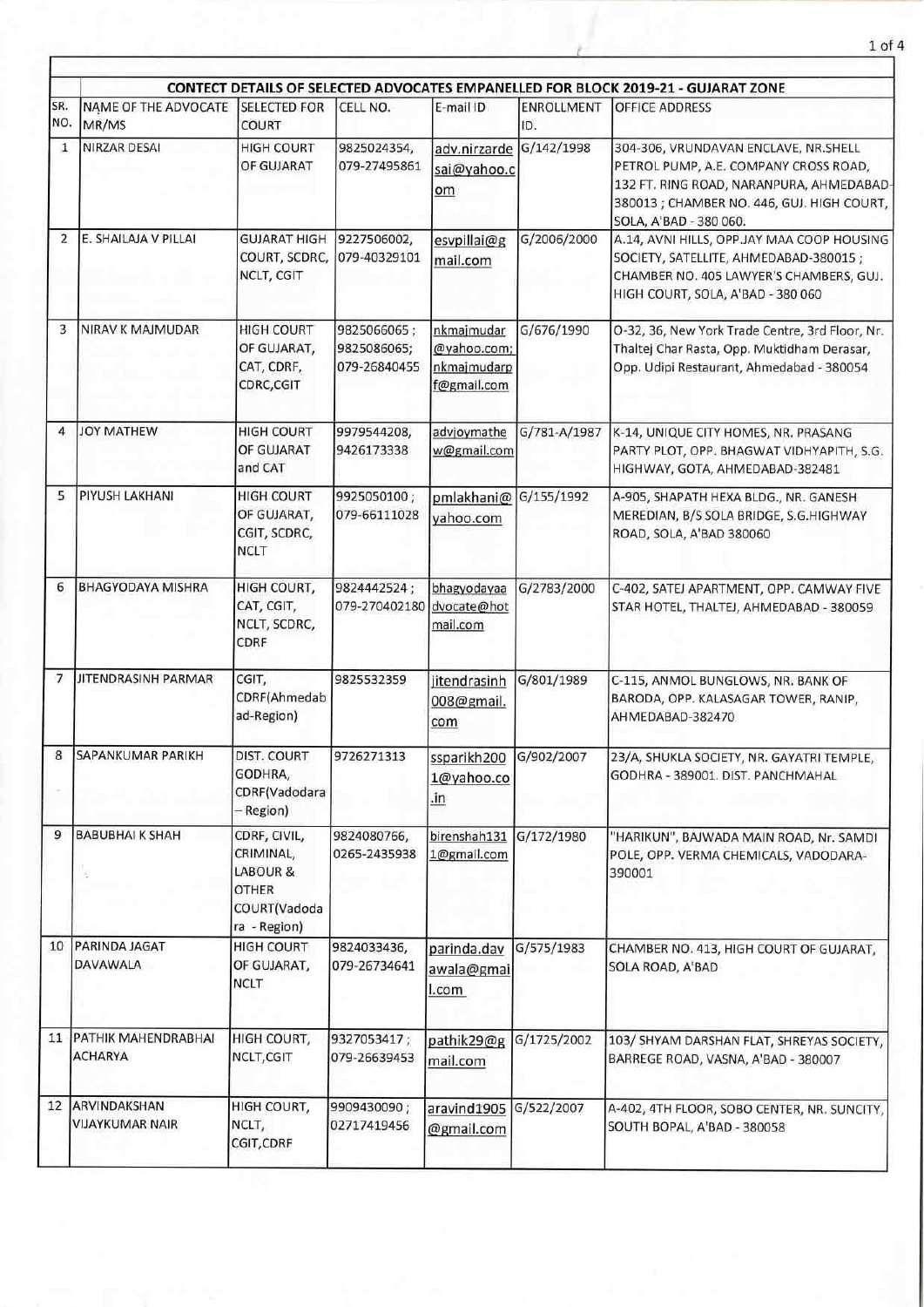| SR. | NAME OF THE ADVOCATE                     | <b>SELECTED FOR</b>                                                                      | CELL NO.                    | E-mail ID                                                                  | ENROLLMENT  | CONTECT DETAILS OF SELECTED ADVOCATES EMPANELLED FOR BLOCK 2019-21 - GUJARAT ZONE<br>OFFICE ADDRESS                                                                                                       |
|-----|------------------------------------------|------------------------------------------------------------------------------------------|-----------------------------|----------------------------------------------------------------------------|-------------|-----------------------------------------------------------------------------------------------------------------------------------------------------------------------------------------------------------|
| NO. | MR/MS                                    | COURT                                                                                    |                             |                                                                            | ID.         |                                                                                                                                                                                                           |
| 13  | CHAITANYA S. JOSHI                       | <b>HIGH</b><br>COURT, CDRF,<br>CGIT, NCLT                                                | 9824386738                  | amd@nachi<br>ketaassociat<br>es.com ;<br>chailtanyajo<br>shi@gmail.c<br>om | G/1201/2008 | 705, MATRIX, NR. VODAFONE HOUSE,<br>CORPORATE ROAD, OFF. S.G. HIGHWAY,<br>PRAHLADNAGAR, A'BAD - 51                                                                                                        |
| 14  | <b>TARUNA REVABHAI</b><br><b>MAKWANA</b> | <b>HIGH COURT</b><br>OF<br>GUJARAT, CGIT                                                 | 9979592054                  | taruadvocate<br>@gmail.com                                                 | G/2326/2006 | I-401, SILVER PEARL, B/H GANESH MARIDIAN,<br>OFF. S.G.HIGH WAY, KARGIL- CHANKYAPURI<br>ROAD, GHATLODIYA, A'BAD - 380061; 2032<br>NEW ADVOCATE CHAMBERS BLDG., HIGH<br>COURT OF GUJ., SOLA, A'BAD - 380060 |
| 15  | <b>NISHA PARIKH</b>                      | CAT, CDRF<br>(Ahmedabad-<br>Region)                                                      | 98257-21620                 | <b>NISHAPARIK</b><br>H73@GMAIL<br>.COM                                     | G/1626/1999 | SHOP NO. 13, RATNDEEP TOWER, NR. C.P.<br>NAGAR SOC., GHATLODIA, AHMEDABAD 380063<br>; ADVOCATE CHAMBER NO. 454 - GUJARAT<br>HIGH COURT, SOLA, A'BAD                                                       |
| 16  | HARISH RATILAL RAVAL                     | CGIT                                                                                     | 9426085330;<br>079-25507516 | hrraval09@y G/312/1983<br>ahoo.com                                         |             | B-206-207, SARDAR PATEL CHAMBERS, OPP.<br>BANK OF MAHARASHTRA, VASANT CHOWK,<br>BHADRA, AHMEDABAD 380001                                                                                                  |
| 17  | <b>BHAVANA UMEDBHAI</b><br>RATHOD        | CDRF(Ahmedab<br>ad-Region)                                                               | 9428801199,<br>9998289394   | burrathod19 G/2350/1999<br>71@gmail.c<br>om                                |             | 10, JIVANKALA SOCIETY, JIVRAJPARK,<br>VEJALPURA ROAD, A'BAD-51                                                                                                                                            |
| 18  | RAMESHKUMAR<br>KANAIYALAL THARWANI       | <b>LOWER</b><br><b>COURTS IN</b><br>BANASKANTHA<br><b>AND NORTH</b><br>GUJARAT,          | 99250-99400                 | ramesh adv<br>ocate@yaho<br>o.co.in                                        | G/1277/2004 | SHOP NO. 16, TRIMURTI COMPLEX, 2ND FLOOR,<br>NR. SANSKRUT COMPLEX, NR. SBI, ABU HIGH<br>WAY ROAD, PALANPUR - 385001, TA:<br>PALANPUR, DIST. BANASKANTHA                                                   |
| 19  | NITIN I. VAKIL                           | LOWER<br>COURTS,<br><b>BHARUCH</b><br>ANKLESHWAR<br>HANSOT, CDRF<br>(Bharuch-<br>Region) | 99250-49987;<br>99982-19793 | nitinvakil@ya<br>hoo.in;<br>nitinvkail2014<br>@gmail.com                   | G/1832/2002 | SF-18, SAI GOLDEN COMPLEX, NR. NEW CIVIL<br>COURT BUILDING, OLD NH. NO. 8,GIDC,<br>ANKLESHWAR - 393002                                                                                                    |
| 20  | <b>DHRUTI JAYESHBHAI</b><br>SHUKLA       | CGIT, LOWER<br>COURTS, CDRF<br>(Vadodara<br>Region)                                      | 9909260059                  | advdshukla1<br>5@gmail.co<br>m                                             | G/1491/2008 | OFFICE NO. 2, DHARATI COMPLEX, OPP. ANAND<br>HOSPITAL, BADA BAZAR, NIZAMPURA,<br>VADODARA-390002                                                                                                          |
| 21  | SANJAYDAN PRATAPDAN<br><b>GADHAVI</b>    | DIST. COURT-<br>JAMNAGAR                                                                 | 9426227111;<br>0288-2555173 | sanjaydan@<br>gadhvi.in                                                    | G/815/2005  | 501, AMRISH COMPLEX, INDIRA MARG,<br>GURUDWARA, JAMNAGAR - 361001.                                                                                                                                        |

 $\sim$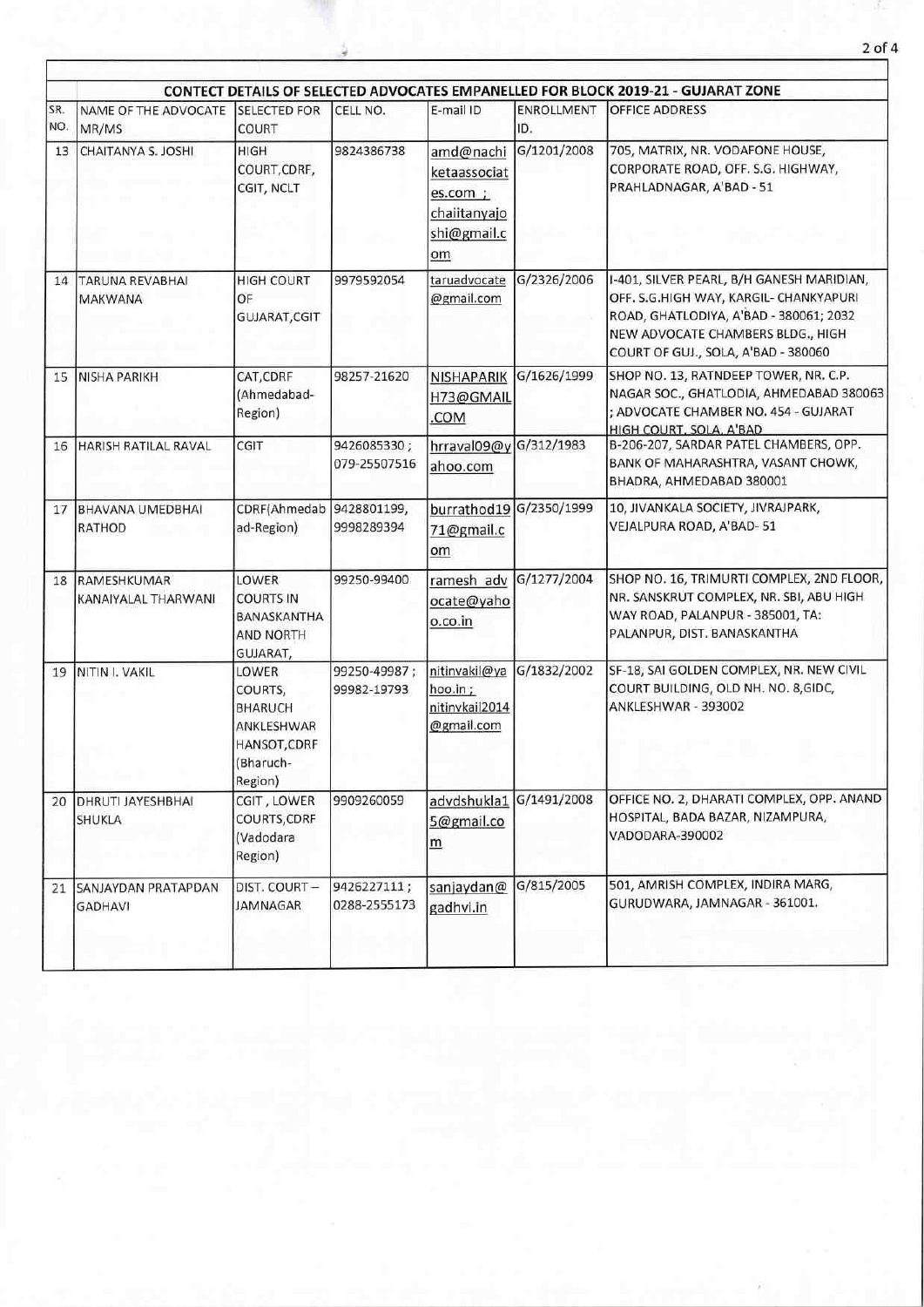# COURTWISE ADVOCATES EMPANELLED FOR 2019-21

| <b>HIGH COURT OF GUJARAT:</b><br>Α |                       |                                         |
|------------------------------------|-----------------------|-----------------------------------------|
| <b>SR</b><br><b>NO</b>             | NAME OF ADVOCATE      | <b>CONTACT NUMBER</b>                   |
| 01                                 | Adv Nirzar Desai      | 9825024354, 079-27495861                |
| 02                                 | Adv E Shailaja Pillai | 9227506002, 079-40329101                |
| 03                                 | Adv Nirav Majmudar    | 9825066065; 9825086065;<br>079-26840455 |
| 04                                 | Adv Joy Mathew        | 9979544208, 9426173338                  |
| 05                                 | Adv Piyush Lakhani    | 9925050100; 079-66111028                |
| 06                                 | Adv Bhagyoday Mishra  | 9824442524; 079-270402180               |
| 07                                 | Adv Parinda Davawala  | 9824033436, 079-26734641                |
| 08                                 | Adv Pathik Acharya    | 9327053417; 079-26639453                |
| 09                                 | Adv Arvindakshan Nair | 9909430090 ; 02717419456                |
| 10                                 | Adv Chaitanya Joshi   | 9824386738                              |
| 11                                 | Adv Taruna Makwana    | 9979592054                              |

B C.A.T. - AHMEDABAD:

| <b>SR</b><br><b>NO</b> | NAME OF ADVOCATE     | <b>CONTACT NUMBER</b>                     |  |
|------------------------|----------------------|-------------------------------------------|--|
| 01                     | Adv Nirav Majmudar   | 9825066065<br>9825086065;<br>079-26840455 |  |
| 02                     | Adv Joy Mathew       | 9979544208, 9426173338                    |  |
| 03                     | Adv Bhagyoday Mishra | 9824442524 : 079-270402180                |  |
| 04                     | Adv Nisha Parikh     | 98257-21620                               |  |

#### C CGIT - AHMEDABAD:

| ີ                      | $V = N \text{INIL}$          |                                         |
|------------------------|------------------------------|-----------------------------------------|
| <b>SR</b><br><b>NO</b> | <b>NAME OF ADVOCATE</b>      | <b>CONTACT NUMBER</b>                   |
| 01                     | Adv E Shailaja Pillai        | 9227506002, 079-40329101                |
| 02                     | Adv Nirav Majmudar           | 9825066065; 9825086065;<br>079-26840455 |
| 03                     | Adv Piyush Lkhani            | 9925050100; 079-66111028                |
| 04                     | Adv Bhagyodah Mishra         | 9824442524; 079-270402180               |
| 05                     | Adv Jitendrasinh Parmar      | 9825532359                              |
| 06                     | Adv Pathik Acharya           | 9327053417; 079-26639453                |
| 07                     | Adv Arvindakshan Nair        | 9909430090; 02717419456                 |
| 08                     | Adv Chaitanya Joshi          | 9824386738                              |
| 09                     | Adv Taruna Makwana           | 9979592054                              |
| 10                     | Adv Harish Raval             | 9426085330; 079-25507516                |
| 11                     | Adv Dhruti Shukla [Vadodara] | 9909260059                              |

### D NCLT-AHMEDABAD:

| SR        | <b>NAME OF ADVOCATE</b> | <b>CONTACT NUMBER</b>     |
|-----------|-------------------------|---------------------------|
| <b>NO</b> |                         |                           |
| 01        | Adv E Shailaja Pillai   | 9227506002, 079-40329101  |
| 02        | Adv Piyush Lakhani      | 9925050100; 079-66111028  |
| 03        | Adv Bhagyoday Mishra    | 9824442524; 079-270402180 |
| 04        | Adv Parinda Davawala    | 9824033436, 079-26734641  |
| 05        | Adv Pathik Acharya      | 9327053417 ; 079-26639453 |
| 06        | Adv Arvindakshan Nair   | 9909430090; 02717419456   |
| 07        | Adv Chaitanya Joshi     | 9824386738                |